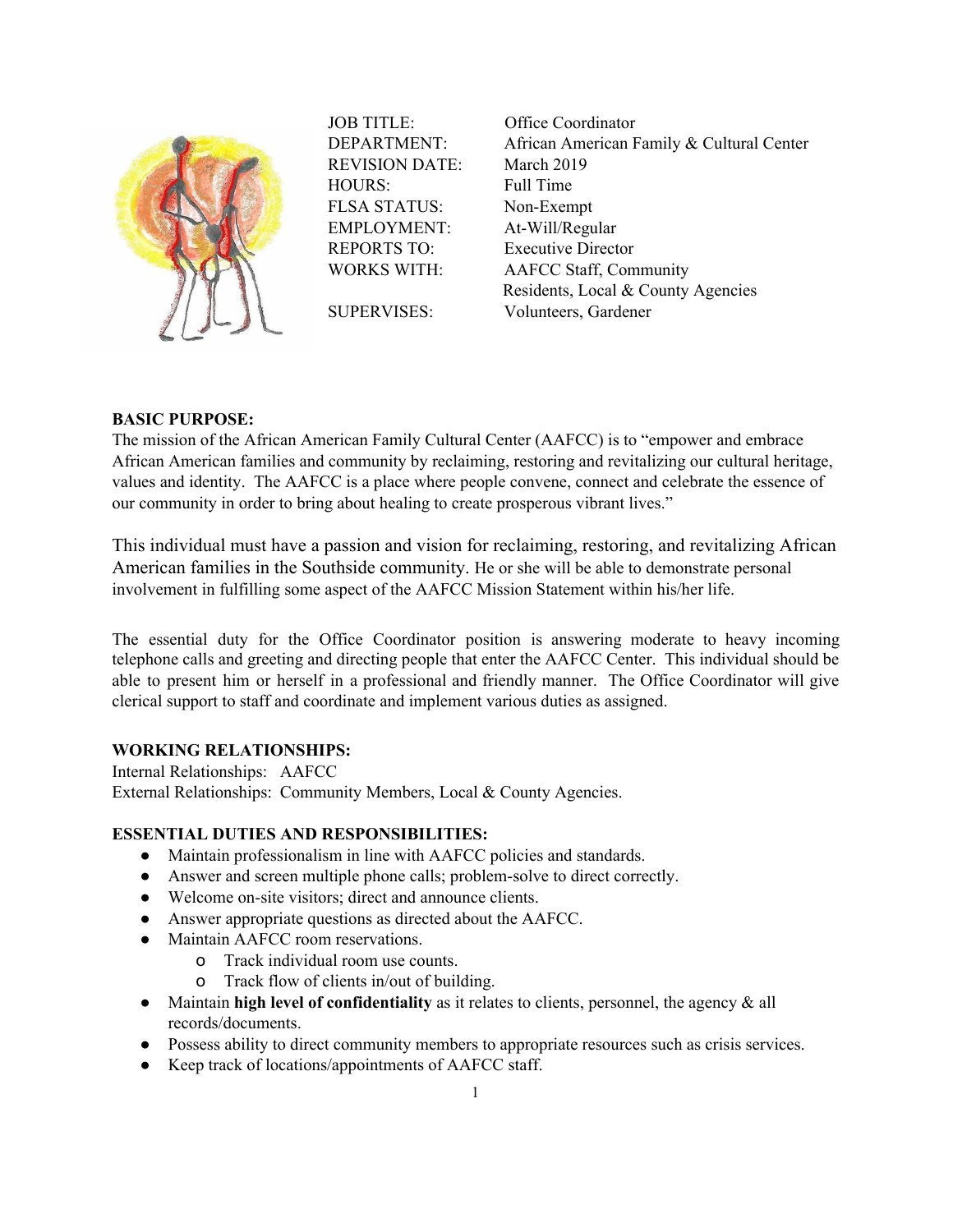- Provide clerical support to AAFCC staff. Prepare agendas, set up meeting rooms, and take minutes for AAFCC staff.
- Organize and maintain file systems.
- Order and maintain supplies for AAFCC. -
- Receive, date stamp, sort, and route incoming mail and messages.
- Track and ensure payment of billings for copy and fax machines and mail/postage billing.
- Prepare bulk mailings.
- Oversee maintenance of office equipment.
- Maintain AAFCC common areas in a neat, welcoming, and clean manner.
	- o Coordinate seasonal and special celebration decorations in lobby area.
	- o Maintain kitchen and refrigerator.
- Keep lobby calendar, brochure racks, and information boards up to date.
- Attend staff meetings and other agency meetings as necessary.
- Perform other duties and special projects as assigned.
- Maintain updating website pictures current programs and events.
- Maintain updating of social media platforms, Facebook, Twitter, Instagram, etc...
- Supervise Garden Supervisor to make sure all paperwork and Data is being keep in order for garden grant, as well as keeping the garden operating effectively.
- Regular attendance is essential to this position.

Nothing in this job description restricts management's right to assign or reassign duties and responsibilities to this job at any time.

# **EDUCATION and/or EXPERIENCE:**

- Minimum high school diploma or GED equivalent.
- Two years experience in a clerical office or administrative assistant position. (Prefer experience in a social work environment.)
- Residence in South side Oroville or strong ties to the South side community preferred.

## **SKILLS:**

- Type/keyboard 45 wpm
- Knowledge of:
	- o 10 key/calculator
	- o Copier
	- o Facsimile
	- o Postage Meter Machine
- Computer Hardware: IMB Compatible
- Computer Software: Microsoft Word (Intermediate), Google suite, excel, access

## **LANGUAGE ABILITY:**

Ability to read and interpret documents. Ability to comprehend written and oral instructions. Ability to write reports and general business correspondence. Ability to effectively present information and respond to questions from co-workers, managers, clients, and the general public. Ability to speak effectively and clearly while on the telephone.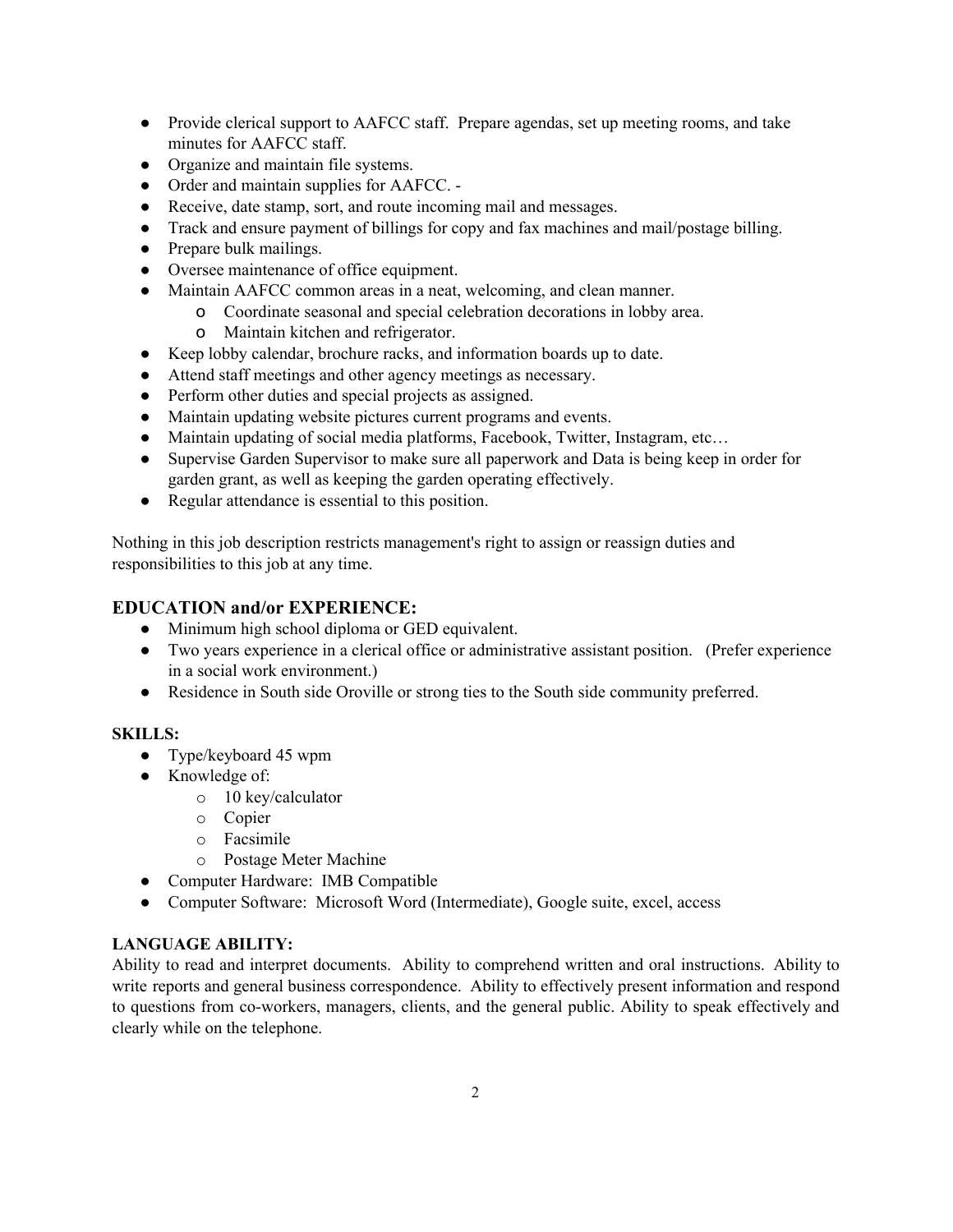#### **MATHEMATICAL SKILLS:**

Ability to add, subtract, multiply, and divide. Ability to perform these operations using units of American money.

#### **REASONING ABILITY:**

Ability to apply common sense understanding to carry out instructions furnished in written and oral form.

#### **PHYSICAL DEMANDS:**

The physical demands described here are representative of those that must be met by an employee to successfully perform the essential functions of this job. Reasonable accommodations may be made to enable individuals with disabilities to perform the essential functions.

The following lists physical demands an employee will perform on a regular basis:

| Sitting                                          |  |
|--------------------------------------------------|--|
| Walking                                          |  |
| Viewing a computer monitor<br>Keyboarding/Typing |  |
|                                                  |  |

Reach with hands and arms Talking and/or hearing Twisting On the phone

The following lists physical demands an employee may perform on an occasional basis:

Standing Stoop, kneel crouch or crawl Handwriting Calculator/10-key Lifting (average weight 25 lbs.)

100% duties are performed inside with climate control.

This position regularly requires being able to work at close vision (clear vision at 20 inches or less); distance vision (clear at more than 20 feet).

The typical noise level in the work environment of this position is of moderate notice. On occasion, you may be subject to a loud noise level from the accumulation of activity in the lobby area. Ability for auditory distinction during load peak times.

#### **TRANSPORTATION:**

If use of your personal vehicle is necessary for AAFCC business, you will be responsible for keeping a mileage record and submitting it to your supervisor for reimbursement. Proof of current liability insurance on your personal vehicle must be provided at the time of employment and when it expires. Personal vehicle insurance is the primary coverage in case you are in an accident in your vehicle while on business for AAFCC.